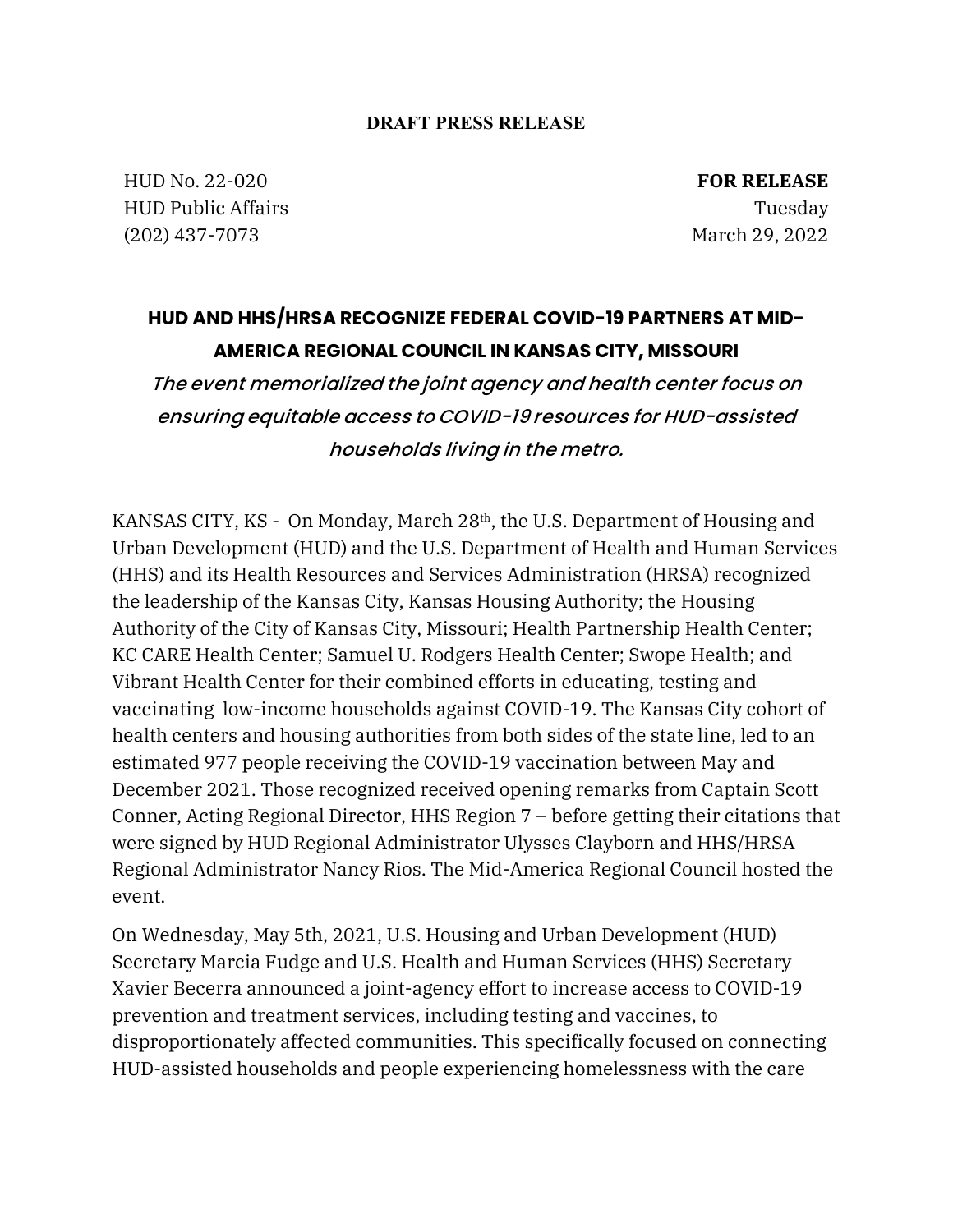and resources of federally-qualified health centers (FQHCs) that are part of the HHS/HRSA network like those recognized at Monday's event.

The federal partnership and local engagement focused on helping parts of the Kansas City area that traditionally have suffered from low economic opportunity and declining health outcomes to avoid letting their zip code determine their fate. The partnership overcame these barriers and improved the COVID resilience of federally-assisted households and those experiencing homelessness across the metro, through the use of several different collaborative engagement strategies such as:

- Reviewing Geographic Information System (GIS) mapping of HUD multifamily, public housing units and homelessness epicenters to create an overlay with HHS/HRSA-supported health centers that were in close proximity, to isolate where transportation barriers could impact vaccination efforts and provide transportation resources to vaccination or education events;
- Leveraging Federal Emergency Management Agency (FEMA) vaccine equity survey data to identify zip-code level vaccine hesitancy rates in order to deploy education teams to enhance receptiveness to vaccination efforts;
- Integrating multi-jurisdictional coordination calls to help determine if federally-assisted households were better served by existing mass vaccination events or required on-site event development, including the use of FQHC mobile clinics at or near HUD-assisted units.

While HUD and HHS/HRSA have often worked together over the years on various events, this lasting engagement is a much more unified approach recognizing that quality and safe housing and health access is part of the same method of improving the lives of persons living at or near poverty and facing social and financial challenges. Direct treatment of COVID was the specific focus of the May 5th pact between HUD and HHS but building equitable access to combat inequity in future health crises is the larger and more long-term play.

In addition to the work exemplified by the Kansas City-area health centers, HUD and HHS/HRSA's joint venture to serve HUD-assisted populations continues across the Great Plains region covering Iowa, Kansas, Missouri and Nebraska as well as the whole of the nation. Additional resources and information about the scope and reach of the partnership can be found at *[HUD COVID-19 Resources and Fact Sheets.](https://www.hud.gov/coronavirus)*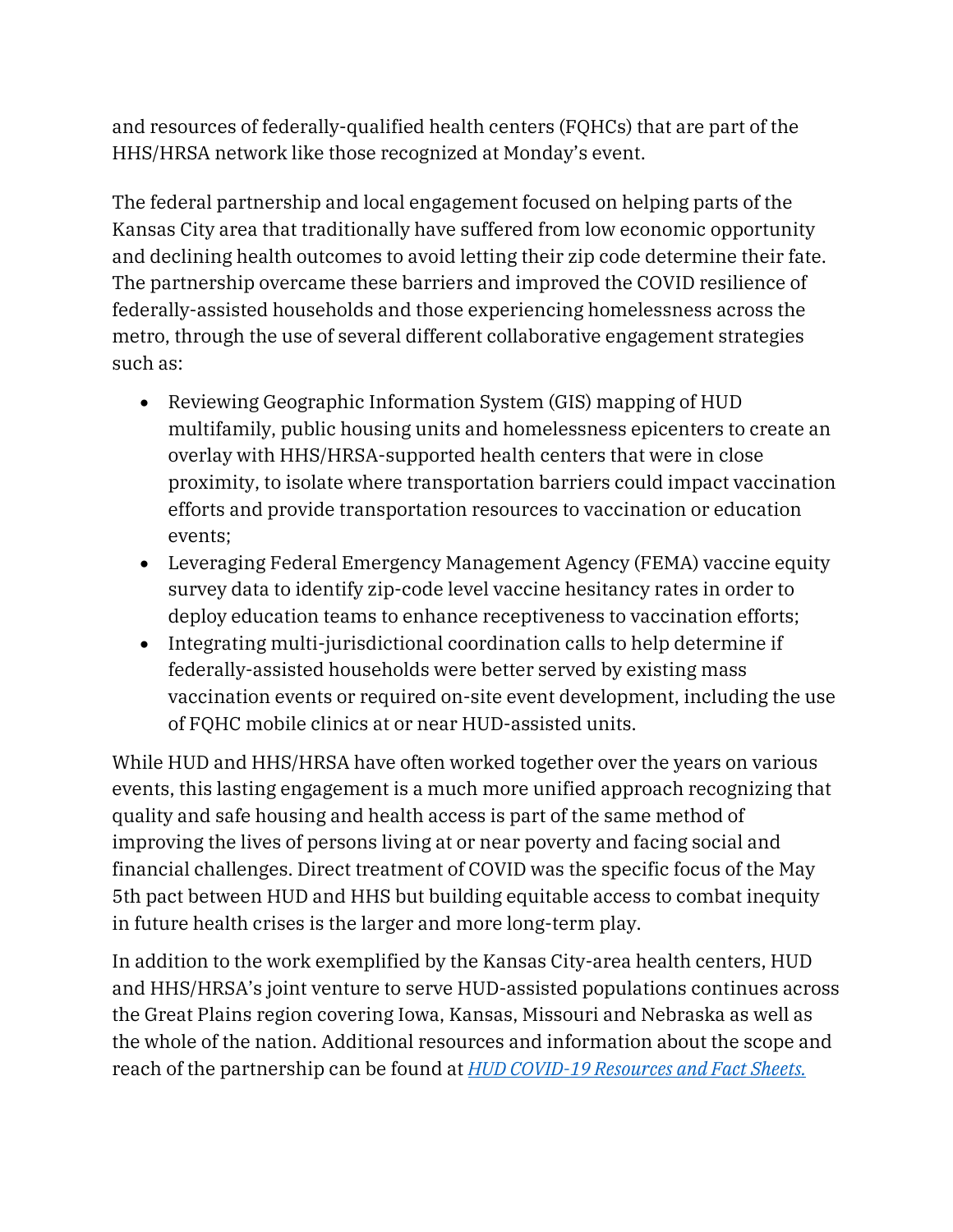

COVID-19 Event Attendees (From left to right: Patrick Salle, CEO Vibrant Health; Will Franklin, CEO, KC CARE; Dr. Naiomi Jamal, Chief Quality Officer; Swope Health; Robin Wheeler-Sanders (rear), Chief People Officer, Swope Health; Adria Edwards, Director of Special Projects, KC CARE; Catherine Wiley, Director of Marketing and Communications, Samuel Rodgers; Bob Theis, CEO, Samuel Rodgers; Amy Falk, CEO, Health Partnership, Nancy Rios, Regional Administrator, HRSA Region 7; Catherine Satterwhite (rear), Regional Health Administrator, HHS Region 7; Andrea Perdomo-Morales, Chief Health Equity Officer, Vibrant Health; Ed Lowndes, Executive Director, Housing Authority Kansas City, Missouri; Steven Tucker, Assistant Director of Resident Services, Housing Authority Kansas City, Missouri; Capt. Scott Conner, Acting Regional Director, HHS Region 7; Jose Davis, Field Office Director (Kansas/Western Missouri), HUD Region 7; (Not Pictured - Elaine Stroud, Housing Authority Kansas City, KS)